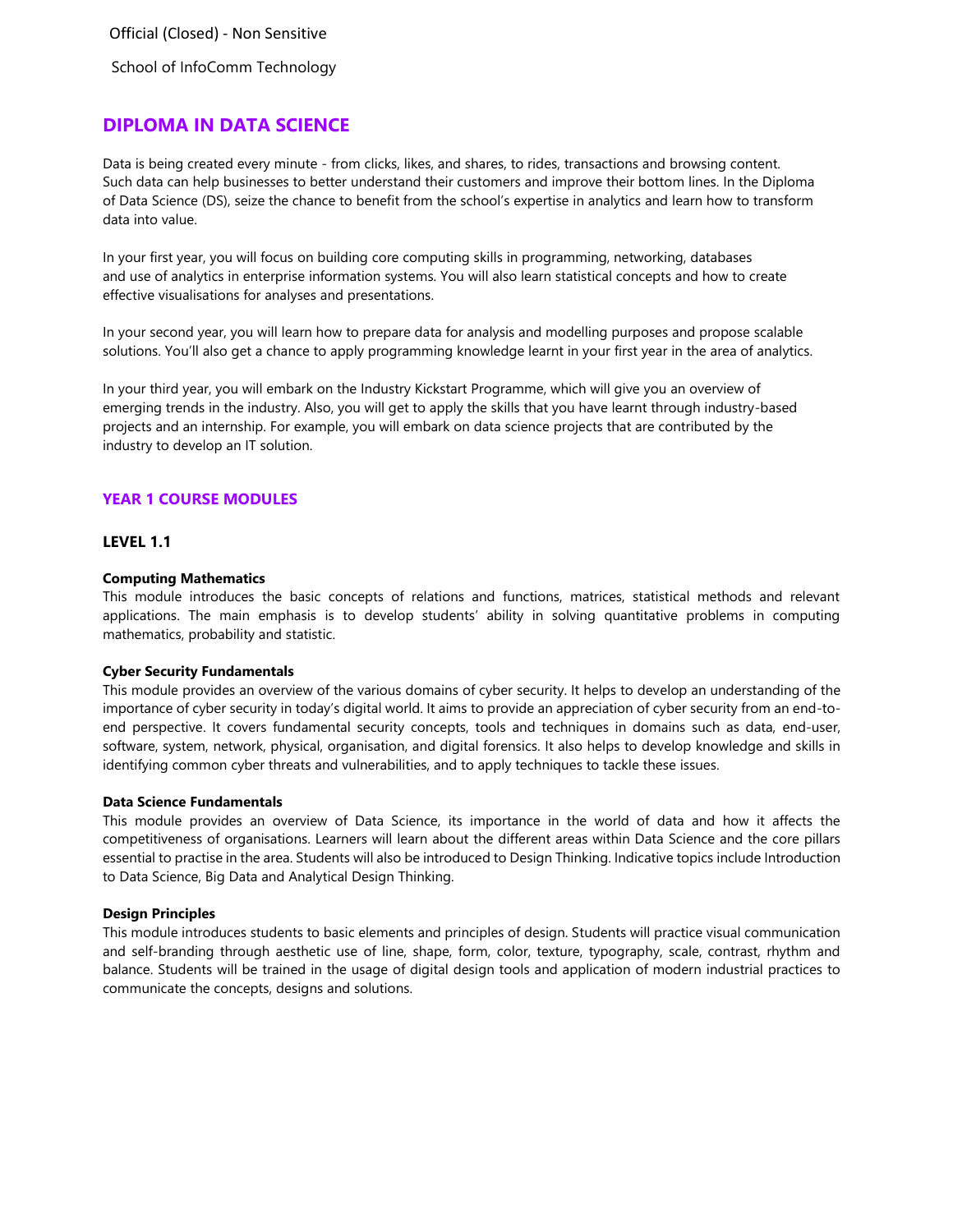# School of InfoComm Technology

## **Fundamentals for IT Professionals 1**

This module provides a broad introduction to the field of ICT by exploring the roles, professional practice, ethical expectations and career development paths of IT professionals. Through a guided inculcation of interpersonal and teamwork skills with strong team bonding spirit, the module aims to deepen students' commitment to the sector that the course prepares them for. In addition, students will be required to begin charting their career path in the ICT industry by considering crucial aspects such as personal preferences and aptitude, job roles and responsibilities, skills needed and further education.

#### **Programming 1**

This module introduces the fundamentals of programming and how to develop programs using appropriate problemsolving techniques in a modular style. In this practice-oriented module, students are taught how to apply problemsolving skills using a top-down structured programming methodology and given ample practice in translating solutions into computer programs, then test and debug the programs. Topics include data types, variables, expressions, statements, selection structures, loops, simple computation and algorithms, and the use of libraries. Students will also practise the use of pseudocodes, best practices of programming, debugging techniques with the help of tools, development of test cases, and suitable program documentation. In addition, they will study various areas where application software plays a prominent part in helping organisations solve problems. Student will be given ample opportunity for independent and self-directed learning.

## **LEVEL 1.2**

#### **Databases**

Today's business organisations depend on information systems in virtually all aspects of their businesses. Corporate databases are set up to hold the voluminous business transactions generated by these information systems. This module introduces students to the underlying concepts of database systems and how to model and design database systems that reflect business requirements. Students will be taught how to analyse data needs, model the relationships amongst the data entities, apply the normalisation process to relations and create the physical database. Skills taught include data modelling technique, transformation of data model to relations, normalisation technique and SQL (Structured Query Language).

## **Data Discovery & Visualisation**

This module discusses the principles and techniques for creating effective visualisations based on graphic design and perceptual psychology. Using widely adopted tools and analytical programming, learners will apply these principles and techniques to create rich visualisations for analysis and presentation. Indicative topics include Principles of Visualization, Dashboard Design Techniques and Designing for an Audience.

#### **Mathematics for Data Science**

In this module, students will first be exposed to statistical concepts, including hypothesis testing, probability distribution and more. Students will be able to perform univariate, multivariate and correlation analysis in order to identify inherent patterns and derive key insights from business data. Indicative topics include Normal Distribution, Sampling and Sampling Distributions and Correlation Analysis.

## **Programming 2**

This module builds upon the knowledge and skills acquired in Programming I. It aims to provide opportunities for the students to develop medium-scale applications based on the Object-Oriented (OO) approach. A suitable objectoriented high-level programming language will be used by students to apply in their problem-solving skills. The main concepts of OO and the implementation of applications using the OO approach will be taught in this module.

The module may cover the concepts of Abstract Data Types (ADTs) and the implementation of some selected ADTs using the OO approach. Suitable sorting and search algorithms and the use of Application Protocol Interface (API) will be introduced when required. Other key topics include the introduction of system design concepts such as the class diagram. Software robustness and correctness, and good programming practices will be emphasised throughout the module. Independent and self-directed learning will also be encouraged.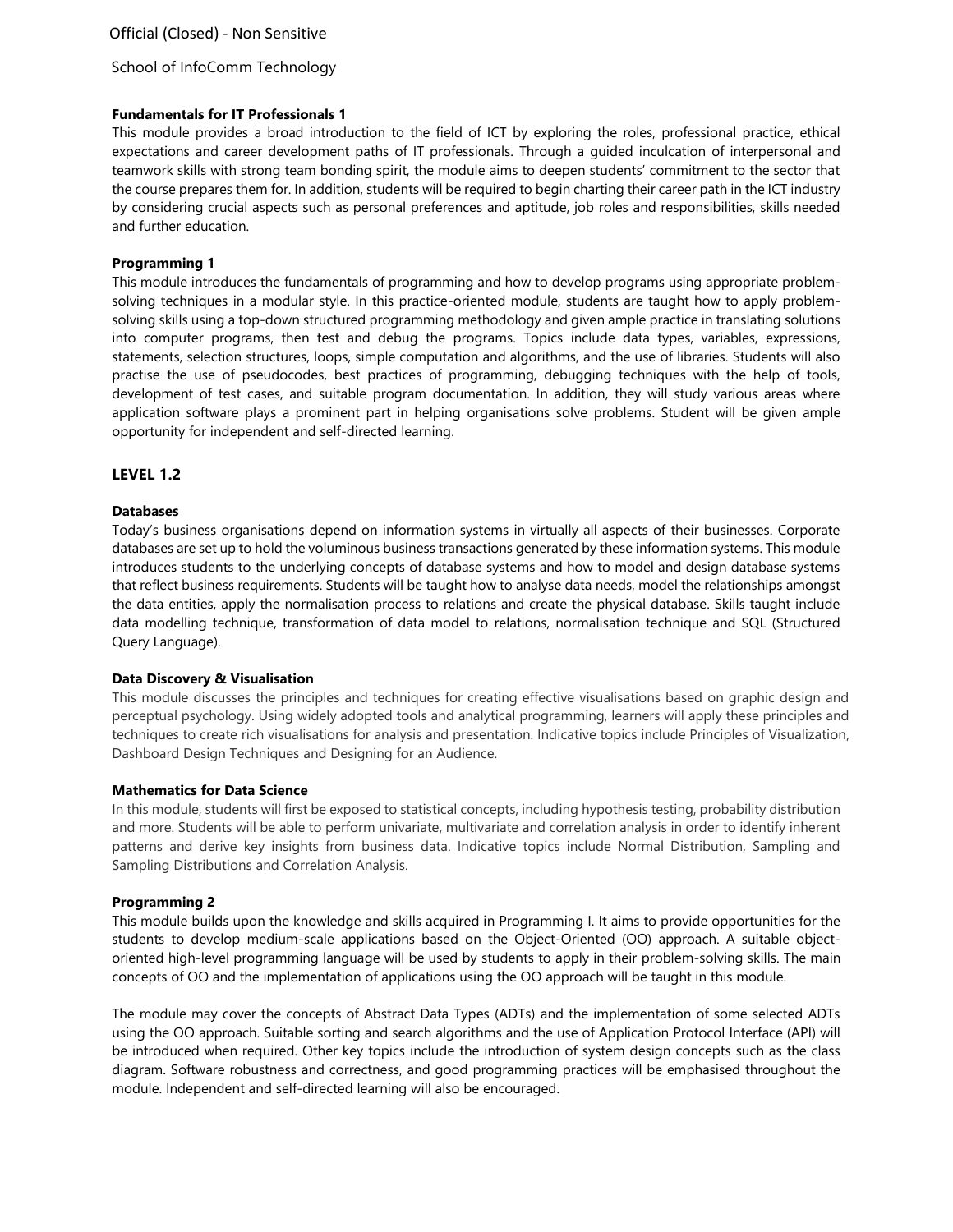School of InfoComm Technology

# **YEAR 1 COURSE CURRICULUM**

| <b>Module Name</b>                    | <b>Credit Units</b> |
|---------------------------------------|---------------------|
| Level 1.1 (21 hours per week)         |                     |
| <b>Computing Mathematics</b>          | 4                   |
| <b>Cyber Security Fundamentals</b>    | 2                   |
| Design Principles                     | $\mathcal{P}$       |
| Data Science Fundamentals             | $\mathfrak{p}$      |
| Fundamentals for IT Professionals 1   | $\mathcal{P}$       |
| Programming 1                         | 5                   |
| Health & Wellness <sup>^</sup>        | 1                   |
| Innovation Made Possible^             | 3                   |
| English Language Express*             | ΝA                  |
| Level 1.2 (19 hours per week)         |                     |
| Data Discovery & Visualisation        | 4                   |
| Communication Essentials <sup>^</sup> | 3                   |
| Databases                             | 4                   |
| Mathematics for Data Science          | 4                   |
| Programming 2                         | 4                   |

## **Notes:**

^ For more details on Interdisciplinary Studies (IS) electives, please log on to [www.np.edu.sg/is](http://www.np.edu.sg/is)

\* For selected students only

#### **IS Modules**

The School of Interdisciplinary Studies (IS) delivers a broad-based curriculum, which nurtures a new generation of professionals with multidisciplinary skills and an innovative and entrepreneurial spirit to meet the challenges of a knowledge economy. IS offers both prescribed modules and electives to challenge boundaries. Prescribed modules develop students' competencies in core areas such as Communication, Innovation and Enterprise, Culture and Communication, and Personal Mastery and Development, while elective modules provide insights into Arts and Humanities, Business, Design, and Science and Technology.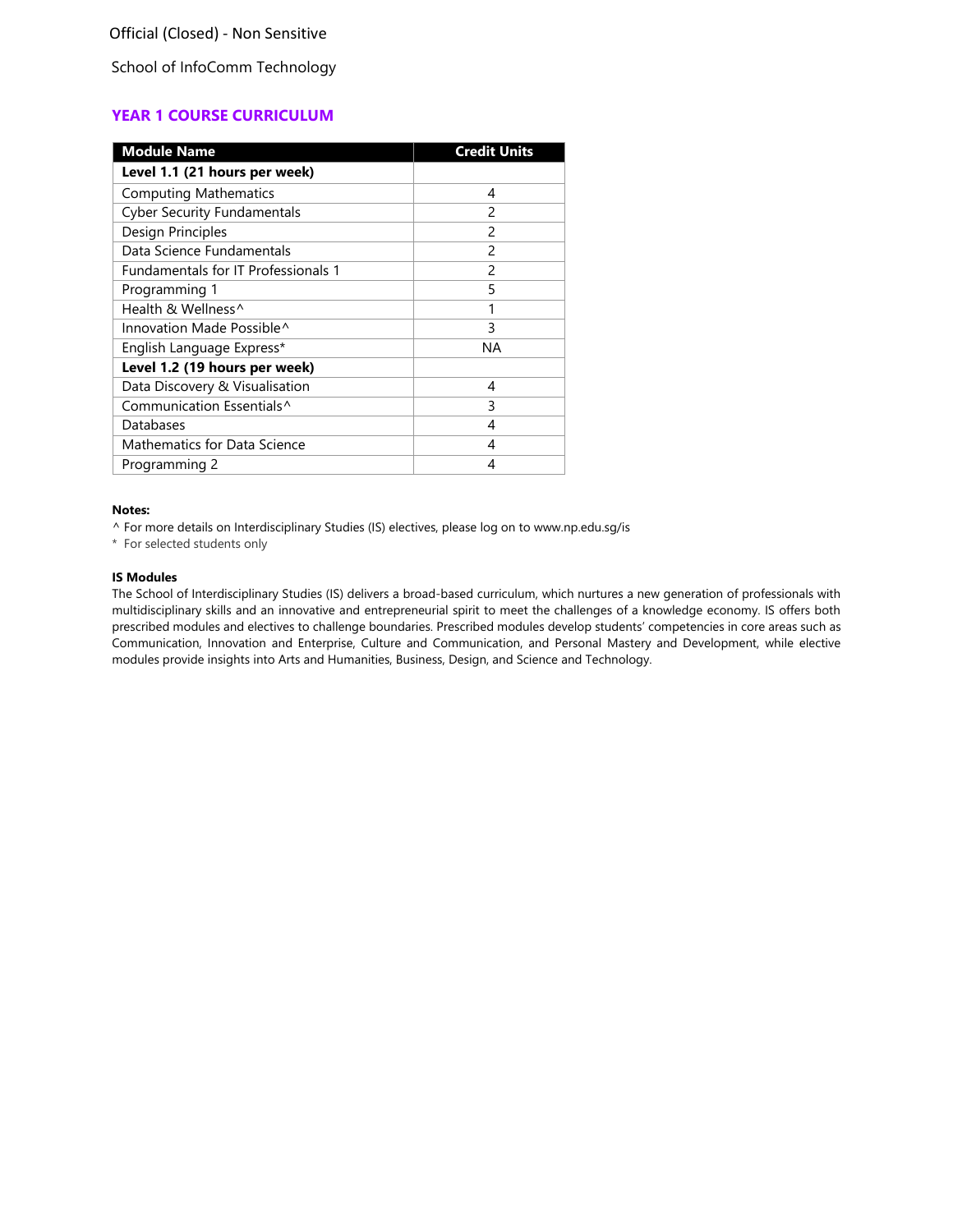School of InfoComm Technology

# **YEAR 2 COURSE MODULES**

## **LEVEL 2.1**

#### **Intelligent Enterprise Systems**

The use of intelligent enterprise systems has become a necessity in multi-national companies as well as small and medium enterprises. This module introduces students to the different components that build up an intelligent enterprise system. Students will be able to appreciate the complexity of business processes, how IT can help organisations to be more competitive and gain basic management skills that are required to manage business processes in an organisation.

#### **Data Exploration & Analysis**

In this module, students will experience the process of exploratory data analysis, normalization of data and data distribution analysis, which will be crucial for subsequent understanding of machine learning concepts and models. Students will explore data using a combination of statistical and visualisation techniques. Indicative topics include Data Warehousing, Data Dimensional Modelling and Data Mining.

#### **Data Wrangling**

This module focuses on the use programming libraries and shell scripting techniques to clean and prepare data for analysis and modelling purposes. Emphasis will be placed on the Extraction, Transformation, and Loading (ETL) of data sets. Indicative topics include Storage and Database Connections, Manipulation of Datasets and Web Scraping.

#### **Fundamentals for IT Professionals 2**

This module gives a course-based experience in which students can engage with the local community and industry. This includes participation in community service events or in Service-Learning projects that leverages on students' discipline knowledge and skills to meet identified needs. Through iterative and guided reflection on the service experience, students gain a broader appreciation of their discipline and an enhanced sense of personal voice, empathy and civic responsibility. Industry talks and seminars are organised to keep students up to-date with emerging trends and develop their interpersonal, team and networking skills with the community and industry.

## **LEVEL 2.2**

#### **Agile DataOps**

This module explores the end-to-end cycle of data analytics through a DataOps framework. Students will be introduced to the motivations behind DataOps such as the Agile framework, how DataOps can add significant value to analytics development and deployment, and also the best practices in DataOps. Indicative topics include Agile Data Warehousing, Innovation for DataOps and Test Automation.

#### **Machine Learning**

This module allows students to use leading software and associated libraries, to develop supervised learning and unsupervised learning models in order to solve the real-life problems. Emphasis will be placed on machine learning model selection, training and development of predictive models and model evaluation. Indicative topics include Supervised Learning Models, Unsupervised Learning Models and Model Evaluation and Improvement Techniques.

#### **Distributed Data Pipelines**

This module will introduce various aspects of data engineering concepts through the building of resilient distributed databases, such as Hadoop and Spark platforms. Students will understand how to extract valuable data from multiple sources and propose scalable solutions where appropriate. Indicative topics include Tools and Platforms for Big Data, Structures and Schemas for Big Data and Streaming Tools and Platforms.

#### **Fundamentals for IT Professionals 3**

This module provides a stepping stone to the students in their IT career. Students are given an insight into the infocomm industries and are kept abreast of the updates and the necessary skill sets required in their IT career path. They also have the opportunity to be exposed to the various institutes of higher learning to further enhance their skill sets.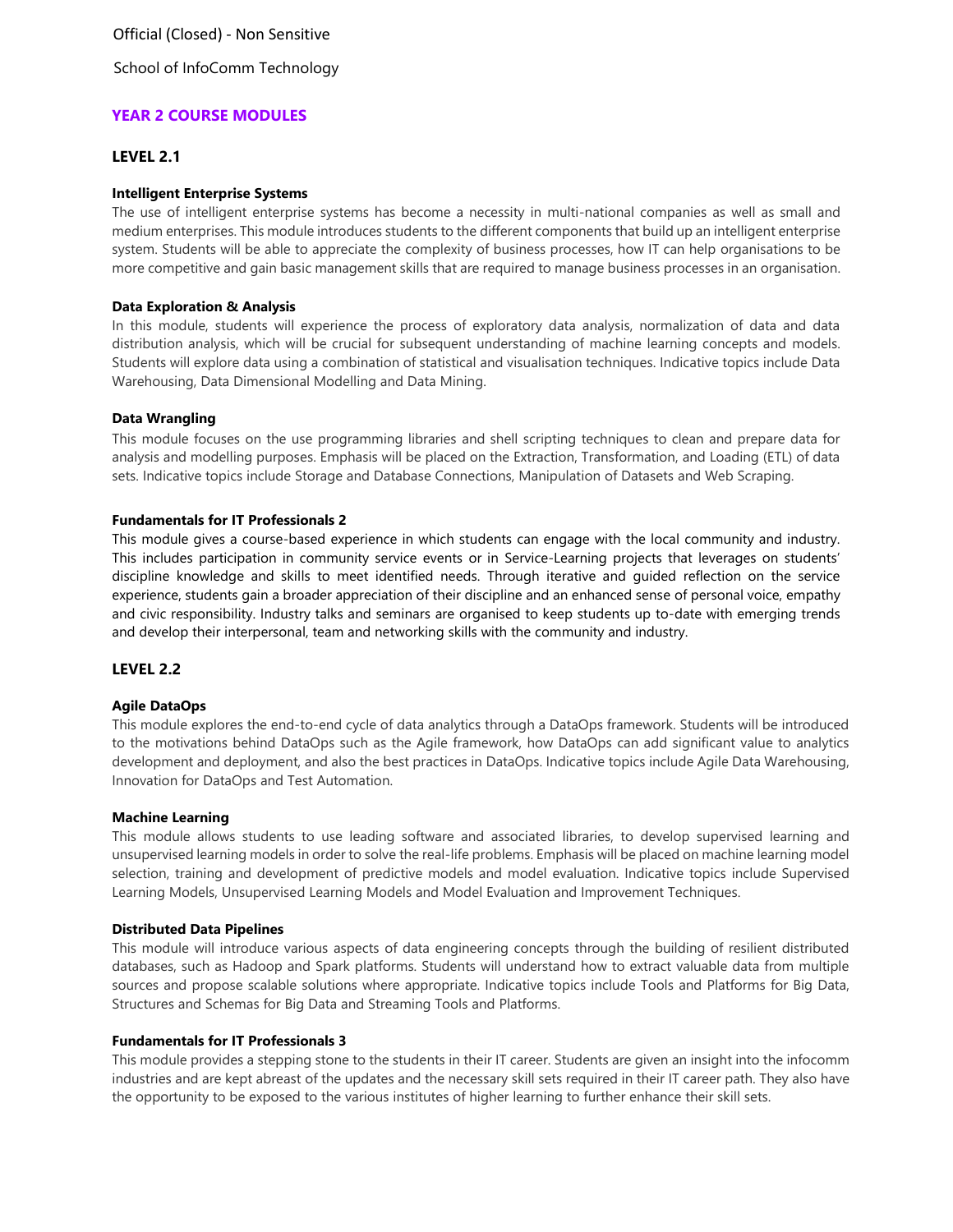School of InfoComm Technology

# **ELECTIVE MODULES**

#### **Accounting**

This module introduces the basic theory and concepts of accounting through the introduction of Business Structures and Financial Institutions. Basic accounting concepts and principles form the foundation of the module, and students will be taught the complete accounting cycle; setting up the chart of accounts, balancing the trial balance and preparing financial statements. It also introduces risk and controls, and accounting standards and regulations governing the financial services industry. Students will also learn about the differences between financial and management accounting as well as funding methods and financial ratios for business and banks.

#### **Advanced Databases**

This module covers analysis, design, and implementation of polyglot persistence for modern software applications. Latest data storage methods and techniques, both relational and non-relational NoSQL databases, such as Key-Value, Document, Column-Oriented, Graph, Blob, and Queue storages will also be discussed. Students will also be exposed to de-normalisation, transactions, concurrency control, and database recovery techniques. The module also discusses Stored Procedures and how to migrate and deploy an on-premises database to a cloud database. In addition, this module will introduce parallel and distributed database technologies which include the concepts, structures, and the design objectives of distributed databases. Factors relating to data partitioning and placement across regions will also be discussed. In order to facilitate students in understanding the distributed database design, data placement and polyglot persistence, their implementation will be introduced through hands-on practical activities using products such as Microsoft Azure. This module will further explore data security, laws and regulations governing data access, usage, storage and transmission.

## **Applied Analytics**

This module provides students with an introduction to unsupervised machine learning methods such as Clustering. Students are taught how these methods are used to segment customers for targeted cross-sell, up-sell and pricing. The module also introduces students to supervised machine learning methods such as Decision Trees and how these methods are used to predict customer churn, credit risk etc.

Open-source tools like R and/or Python will be used for data analysis and modelling. Students will also be exposed to enterprise analytics tools for interactive data visualisation and data wrangling. Data from various domains (Retail, Banking & Finance, Telcos etc) will be used to provide students with an introduction to domain-specific analytics.

## **Banking Applications and Processes**

This module aims to provide students with an overview of the business processes and transaction workflows in banking and financial institutions. The module begins with a look at the various organisational structures within different types of banking and financial institutions, and the roles and responsibilities of key front office and back office functions across various business lines. Students will subsequently explore the end-to-end workflow processes for banking and financial transactions, and their supporting IT applications and systems.

#### **Cloud Architecture & Technologies**

This module gives insight into the key concepts and technologies of cloud computing which include cloud characteristics, service models (SaaS, PaaS, and IaaS), deployment models (Public cloud, Private cloud, Community cloud, and Hybrid cloud), and the features of cloud computing technologies. It also covers the cloud computing architecture, emerging trends and issues such as clouds for mobile applications, cloud portability and interoperability, scalability, manageability, and service delivery in terms of design and implementation issues.

The module discusses the benefits and challenges of cloud computing, standards of cloud computing service delivery, and Service Level Agreement (SLAs) for cloud services. Hands-on activities are included to expose students to various cloud computing services offered by major cloud computing providers such as Amazon Web Services (AWS), Google App Engine (GAE), and Microsoft Windows Azure.

## **Customer Decision-Making & Negotiation Skills**

Students will be introduced to soft skills in understanding customer biases and concerns, building rapport, handling objections, identifying informal and formal decision makers, selling functions/features/ benefits, negotiating and closing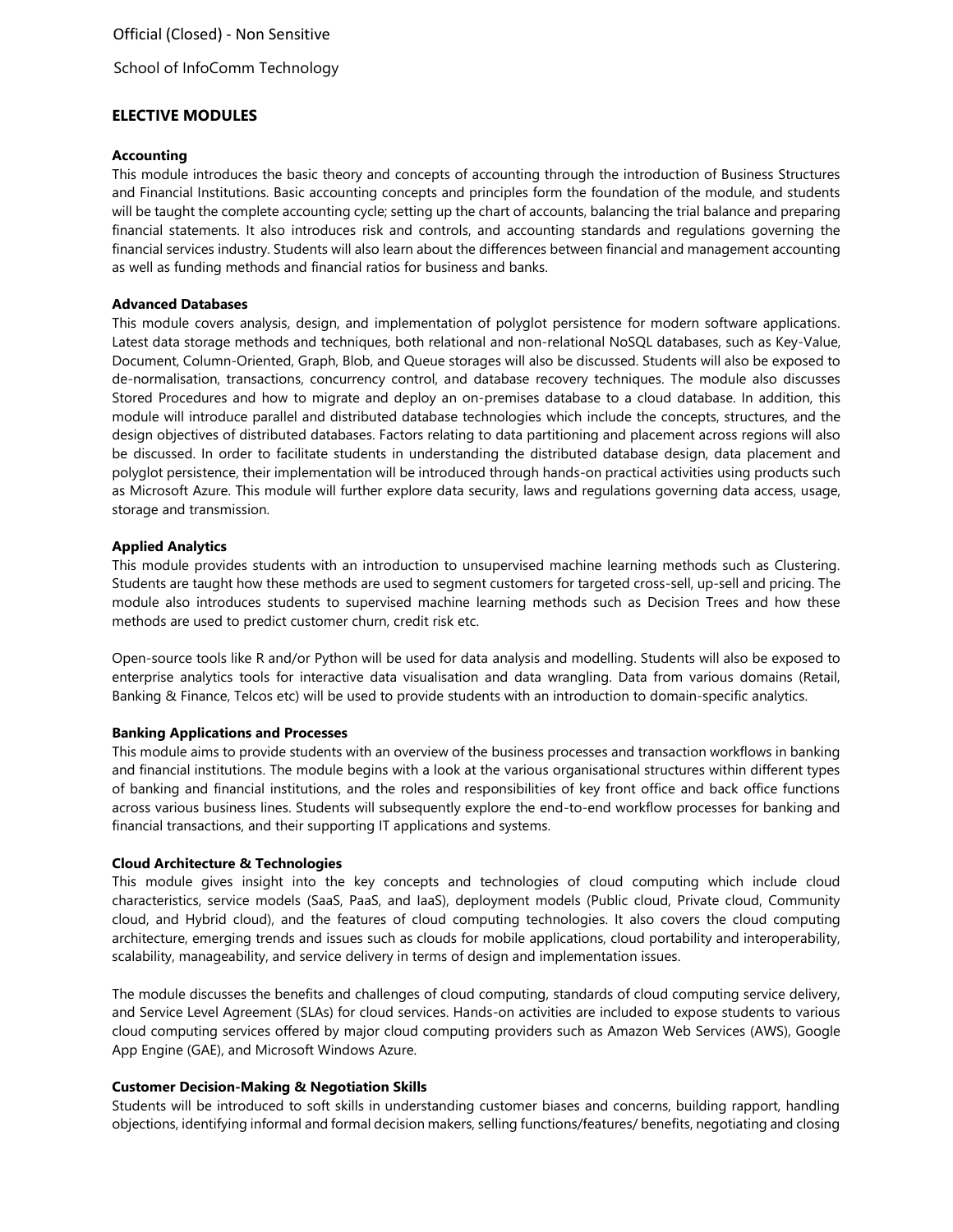## School of InfoComm Technology

sales techniques. They will also learn about reference selling and proofs of concept as well as pick up presentation and communication skills. The module offers opportunities to role play and develop value proposition in sales calls within the context of ICT.

#### **Customer Experience Management**

With SMAC (Social, Mobility, Analytics and Cloud) technologies resulting in a new competitive environment, the control has shifted from the seller to buyer. This module provides students with the knowledge and understanding of Customer Experience Management (CXM) as a business strategy in this new environment. The buyer's experience is not limited to a single transaction but includes the sum of all experiences across all touch points and channels between a buyer and a seller over the duration of their relationship.

This strategy aims to achieve a sustainable competitive advantage to help sellers manage the buyer's experience in a collaborative and personalised manner. Students will have an opportunity to gain hands-on experience with customer management systems used by sellers that collect and create customer data, segment that data into manageable data sets, make sense of the data and make it available for timely delivery. This allows companies to deliver consistent customer experiences that delight customers and/or achieve other organisational goals.

#### **Deep Learning**

This module introduces the fundamentals of Deep Learning and its applications and provides students with essential context and background knowledge around Artificial Intelligence and its subset, Deep Learning. Students will learn about relevant models such as Neural Networks and experience the practical applications of these models in areas such as computer vision and natural-language processing. These models will be implemented using leading softwares and associated libraries.

#### **Enterprise Business Processes**

The study of enterprise business processes will illustrate to students the key business processes in typical organisations. Students will learn about the business strategies used in organisations while implementing business processes, the typical deliverables for a business process that each organisation adopts, the importance of integration of information across different departments or organisations and the relationship between the banks and organisations for all payments with customer and vendors. In addition, students are expected to draw detailed activity diagrams for the major business processes. At the end of the module, students will be able to appreciate the complexity of business processes, how IT can help organisations to be more competitive and gain basic management skill that is required to manage business processes in an organisation.

#### **Enterprise Resource Planning**

This module aims to train students to improve efficiency of organisations by integrating the different types of transactions from different business processes into one common database. The data can be extracted easily for analysis and decision making. ERP systems have the capability to integrate the data and processes of an organisation with external business partners such as customers, vendors and banks which improved collaborations and workflows. In this module, students will have hands-on exposure to the world market leading ERP software, for example SAP, to learn and demonstrate how basic business processes are represented and integrated in a real-world business setting.

## **Infocomm Sales & Marketing Strategies**

Market IT goods or services to businesses and consumers, develop sales and marketing strategies, and understand sales life cycle management.

#### **Risk Management**

The module aims to introduce students to risk management principles, frameworks and practices adopted by financial institutions. Students will learn about the different types of risks faced by financial institutions (credit risk, market risk and operational/technology risk) and their drivers. Students will also be equipped with knowledge on the control processes and measurement techniques for each type of risk, as well as the IT applications and systems associated with them.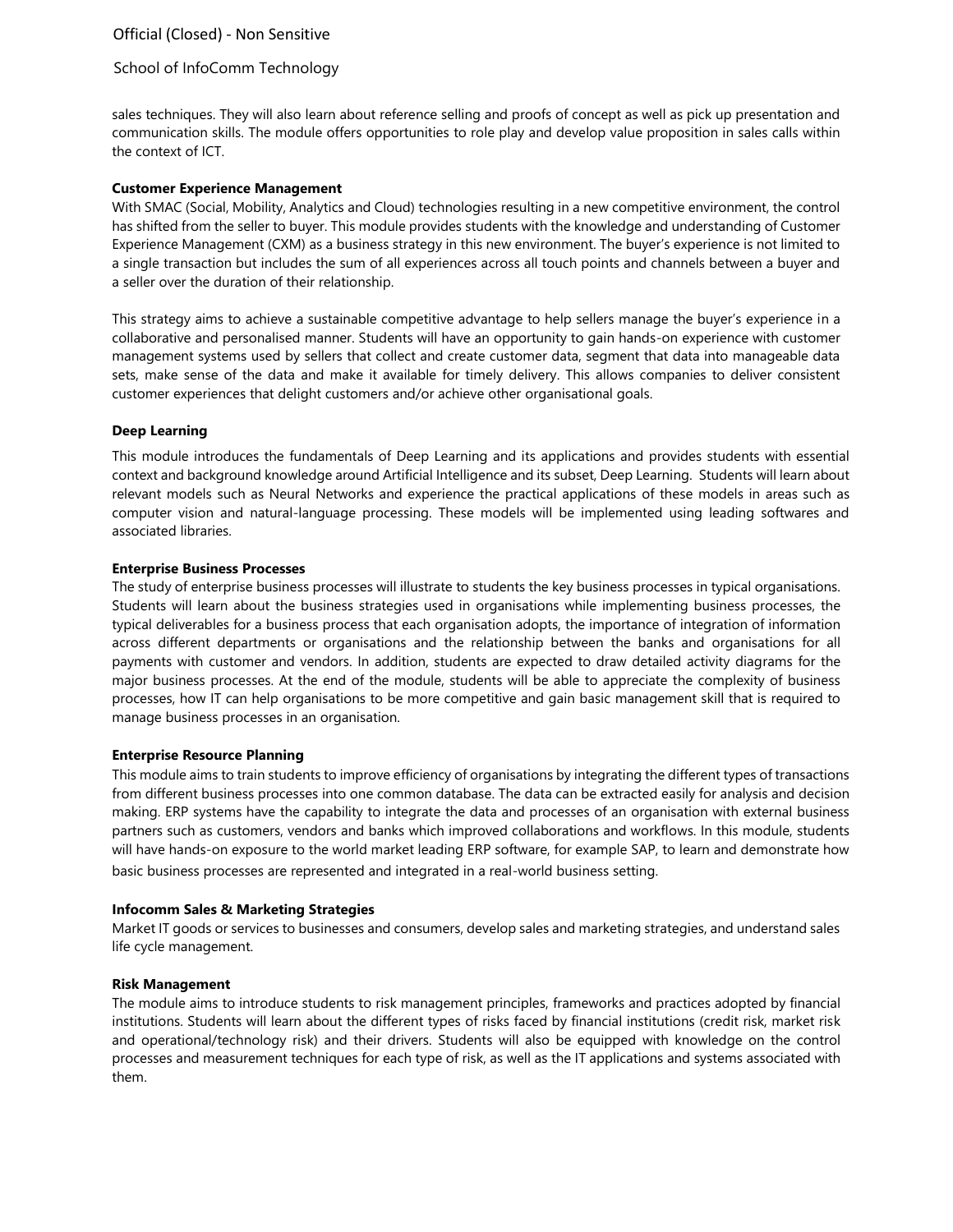School of InfoComm Technology

## **Spreadsheet Engineering**

The spreadsheet is an indispensable tool for professionals, especially in the banking and finance industry, to solve business problems and make better informed decisions. This module will introduce students to the use of spreadsheets as a reporting and modelling tool. Through hands-on practical sessions in class using a commercial spreadsheet system such as Microsoft Excel, students will explore various spreadsheet functions and simple macros used for analysing, formatting and presenting data.

# **YEAR 2 COURSE CURRICULUM**

| <b>Module Name</b>                     | <b>Credit Units</b> |
|----------------------------------------|---------------------|
| Level 2.1 (20 hours per week)          |                     |
| Data Exploration & Analysis            | 4                   |
| Data Wrangling                         | 4                   |
| Elective Module 1                      | 4                   |
| Fundamentals for IT Professionals 2    | $\mathcal{P}$       |
| Intelligent Enterprise Systems         | 4                   |
| World Issues: A Singapore Perspective^ | $\mathcal{P}$       |
| Level 2.2 (18 hours per week)          |                     |
| Agile DataOps                          | 4                   |
| Fundamentals for IT Professionals 3    | $\mathcal{P}$       |
| Distributed Data Pipelines             | 4                   |
| Elective Module 2                      | 4                   |
| Machine Learning                       |                     |

#### **Notes:**

^ For more details on Interdisciplinary Studies (IS) electives, please log on to [www.np.edu.sg/is](http://www.np.edu.sg/is)

#### **IS Modules**

The School of Interdisciplinary Studies (IS) delivers a broad-based curriculum, which nurtures a new generation of professionals with multidisciplinary skills and an innovative and entrepreneurial spirit to meet the challenges of a knowledge economy. IS offers both prescribed modules and electives to challenge boundaries. Prescribed modules develop students' competencies in core areas such as Communication, Innovation and Enterprise, Culture and Communication, and Personal Mastery and Development, while elective modules provide insights into Arts and Humanities, Business, Design, and Science and Technology.

# The elective modules offered may change from year to year, depending on relevance and demand. They may also include modules available in other diplomas offered by the School.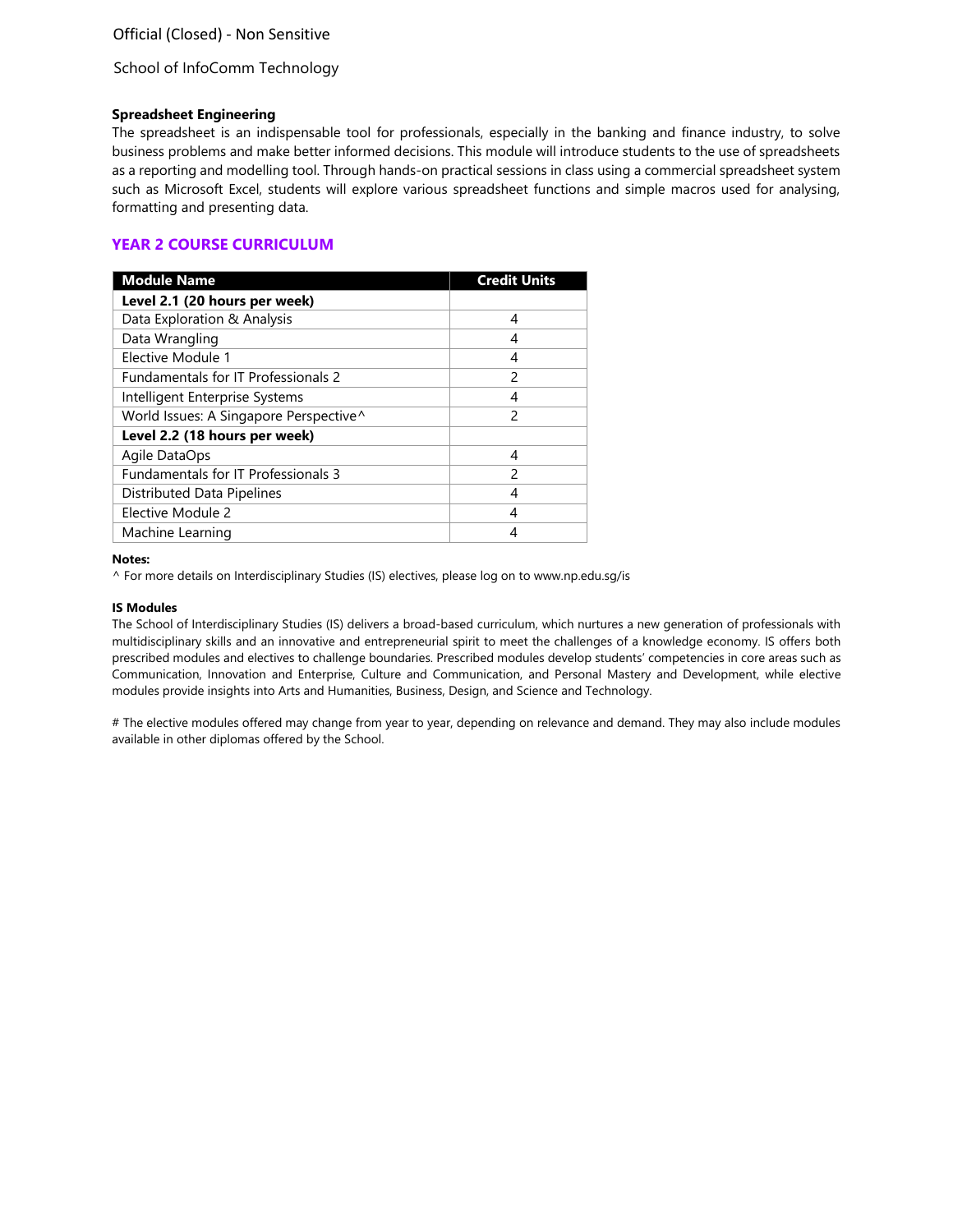School of InfoComm Technology

# **YEAR 3 COURSE MODULES**

# **LEVEL 3.1**

# **Emerging Trends in Data Science**

This module explores the latest trends and technologies in the areas of Data Science, Artificial Intelligence (AI) and Data Analytics. Students will be exposed to fresh developments and prominent discoveries in machine learning techniques, growth in the areas of AI solutions, as well as ethical issues and governance pertaining to the use of AI solutions and Data Science applications.

# **Data Science Capstone Project**

This module requires students to complete a substantial Data Science project that is the culmination of the concepts learned and skills picked up in the first two years of the course. The project enables students to apply and integrate what they have learnt and give them an opportunity to experience the end-to-end Data Science workflow, and allowing them to delve deeper into topics of interest.

# **Industry Currency Project**

This module requires students to embark on Data Science projects that are contributed by the industry, allowing students to work on real-world Data Science problems yet in an academic environment, with learning facilitated by academics. Depending on the scenarios crafted in collaboration with the industry, the module may be structured as a datathon for rapid ideation and solutioning. Short workshops may be conducted to allow students to be supplemented with knowledge useful for the projects, or to be familiar with tools and understanding more about what are the resources currently available.

# **LEVEL 3.2**

# **Internship/Project**

This module provides students with the opportunity to apply the knowledge and skills gained to develop an IT solution to solve a practical problem. Students may undertake an in-house industry-driven project, a Technopreneurship Enterprise project or a real-life IT project in a local or overseas organisation. These projects may include problem definition, requirements analysis, design, development and testing, delivery and presentation of the solution. Through the project, students will learn to appreciate the finer points of project planning and control issues relating to IT project development.